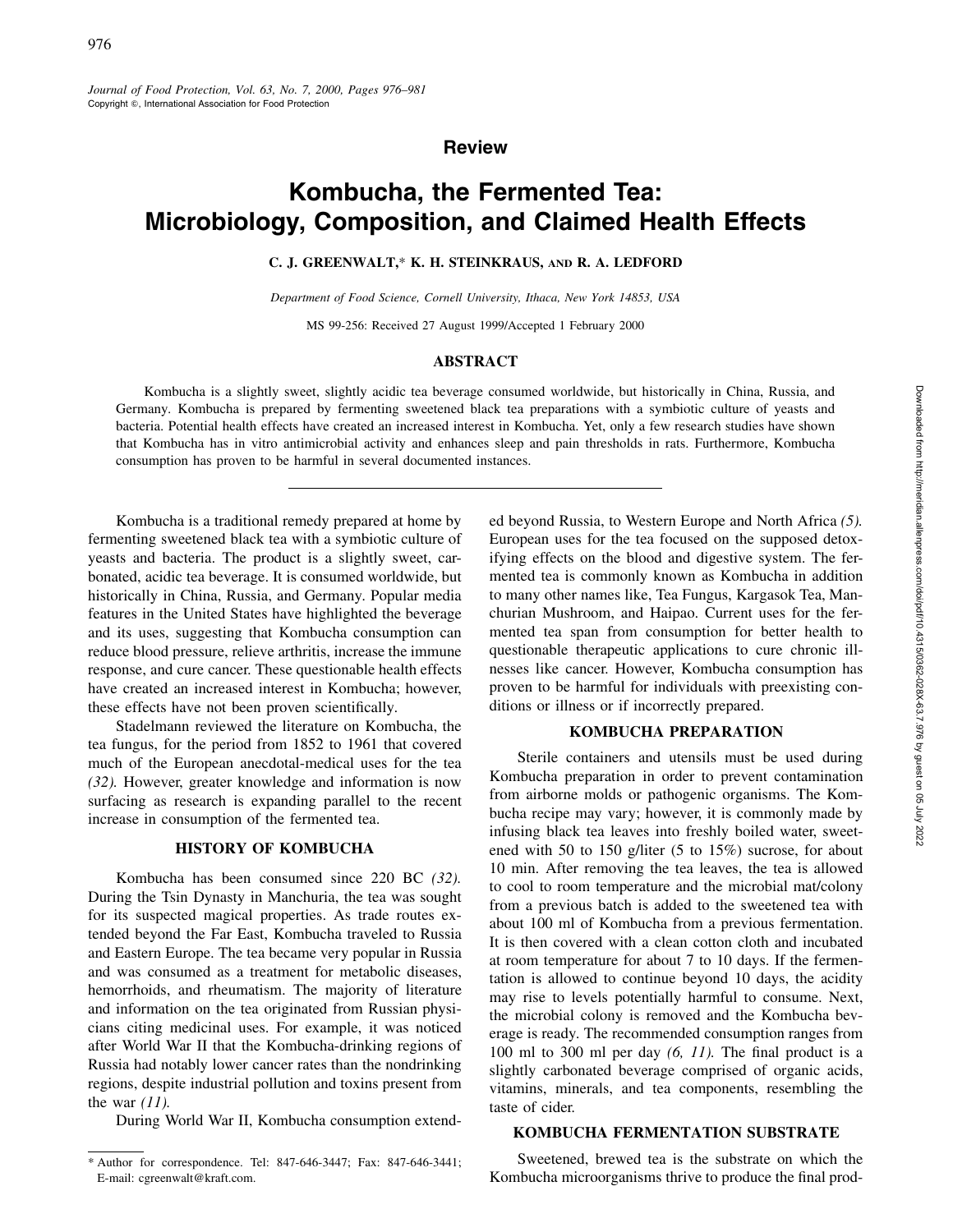TABLE 1. *Composition of green and black tea (4)*

|                     | Percentage of dry extract solids |           |  |  |
|---------------------|----------------------------------|-----------|--|--|
|                     | Green tea                        | Black tea |  |  |
| Catechins           | 34.0                             | 4.2       |  |  |
| Theaflavins         |                                  | 1.8       |  |  |
| Thearubingens       |                                  | 17.0      |  |  |
| Flavonols           | 0.4                              |           |  |  |
| Flavonol glucosides | 4.4                              | 1.4       |  |  |
| Protein             | 7.6                              | 10.7      |  |  |
| Amino acids         | 5.3                              | 4.8       |  |  |
| Caffeine            | 6.9                              | 7.1       |  |  |
| Carbohydrates       | 12.5                             | 13.5      |  |  |
| Organic acids       | 9.5                              | 11.0      |  |  |

uct. The tea must be sweetened in order for the colony to grow and the fermentation to progress *(31).* The influence of different sweeteners on the metabolic activities of the tea fungus was observed by Reiss *(29).* Sucrose, lactose, glucose, and fructose tested and ethanol and lactic acid production by the Kombucha colony (tea fungus) were quantified for each sweetener and at varied concentrations. Sucrose proved to facilitate the fermentation the best with 50 g/liter of sucrose yielding the highest level of ethanol and lactic acid with the shortest fermentation time *(29).*

Reiss also grew the Kombucha colony in black tea, peppermint tea, lime blossom tea, beer, and cola and quantified ethanol, lactic acid, gluconic acid, and acetic acid *(28).* It was found that these metabolic products were low in the beer, cola, peppermint tea, and lime-blossom tea substrates, but present at 1.07 g/liter, 2.94 g/liter, 2.52 g/liter, and 0.08 g/liter, respectively, in black tea after a 14-day fermentation *(28).* As a result, the preferred substrate tested for the Kombucha colony proved to be black tea.

The caffeine content of an average cup of tea is about 40 mg *(4).* Caffeine and polyphenols have been shown to have antibiotic activity at high concentrations. The polyphenolic group that is most reactant during the enzymatic fermentation of fresh green leaves to black tea leaves are the catechins *(4).* Catechins were found to have bacteriostatic properties against *Streptococcus mutans* and other harmful organisms *(26).* As shown in Table 1, green tea has a much higher catechin content than black tea. As a result, green tea may have more antibiotic activity than black tea, at high concentrations *(33).* This is a result of processing differences between the two teas. Green tea is produced by heating the leaves right after picking to prevent any enzymatic oxidation, then dried *(4).* Leaves for black tea are allowed to oxidize with exposure to air and then dried to inactivate enzymatic reactions *(4).* The oxidation of the tea components gives black tea its deep color and unique flavor. Because of this flavor, black tea is more frequently used for Kombucha preparation *(11).* However, it has been shown that green tea has a more stimulating effect on the Kombucha fermentation than black tea, yielding the finished ferment in a shorter time frame *(13).*

# **MICROBIOLOGY OF KOMBUCHA**

**Microbial composition.** The fermented tea is produced by the action of a floating microbial mat/colony consisting of aerobic bacteria and yeasts. The colony's appearance often resembles a surface mold or a mushroom but is actually a floating cellulose mat produced during microbial growth. Production of the floating mat facilitates aeration for the aerobic microorganisms *(3).* With every batch of Kombucha a new film is formed, and this new film is the colony or mat that can be used to make subsequent batches of Kombucha.

Fontana et al. investigated cellulose biosynthesis stimulators naturally occurring in plant infusions *(10).* Caffeine and related compounds (theophylline and theobromine) were found to stimulate the ability of the bacteria to produce cellulose *(10)*. Apparently, these methylxanthines inhibit the normal switch-off mechanism of cellulose synthase *(10).* As a result, oxygen availability to the colony is maximized in caffeinated tea *(3).* However, increased caffeine levels at 4 to 16 times the normal level of caffeine (40 mg) proved to inhibit the Kombucha fermentation, not stimulate it *(13).*

Acetic acid- and gluconic acid-producing bacteria are the prevailing prokaryotic species in the Kombucha culture *(17). Acetobacter xylinum* has been shown to be the primary bacterium in the mat *(15, 17, 22, 23, 30, 31). A. xylinum* produces acetic acid, gluconic acid, and cellulose from carbon sources like ethanol and glucose *(1). A. xylinum* is also the primary organism in Nata production and ''Mother of Vinegar'' *(12).*

The American Type Culture Collection contains the yeast isolates from the Mayser et al. study of the microbial content of a number of German household Kombucha colonies *(23).* This study demonstrated that the yeast composition of the colony is highly variable; but that, *Brettanomyces, Zygosaccharomyces,* and *Saccharomyces* occurred most frequently in the German household samples studied *(23).* Hesseltine reported the presence of two yeasts; *Pichia* and *Zygosaccharomyces* (NRRL Y-4810 and Y-4882) in Kombucha *(15).* Liu et al. isolated the yeasts *Saccharomyces cerevisiae, Zygosaccharomyces bailii,* and *Brettanomyces bruzellensis* from Taiwanese samples *(22).* Herrera and Calderon-Villagomez isolated *Brettanomyces intermedius, Candida famata, Pichia membranaefaciens, S. cerevisiae* subsp. *aceti, S. cerevisiae* subsp. *cerevisiae, Torulaspora delbrueckii, Z. bailii,* and *Zygosaccharomyces rouxii* from the Mexican tea fungus *(14). Saccharomyces, Torulopsis, Mycotorula, Schizosaccharomyces, Saccharomyces, Pichia, Torula, Mycderma,* and *Candida* genera were included in Jankovic and Stojanovic's list of Kombucha yeasts *(17).* Roussin determined that the typical North American Kombucha yeasts were *Zygosaccharomyces,* and *S. cerevisiae (30).* From the above investigations, it is apparent that the yeast composition of the colony is variable. Table 2 summarizes the microbial composition of the colony.

In addition, Mayser et al. noted a low rate of contamination from spoilage and pathogenic microorganisms and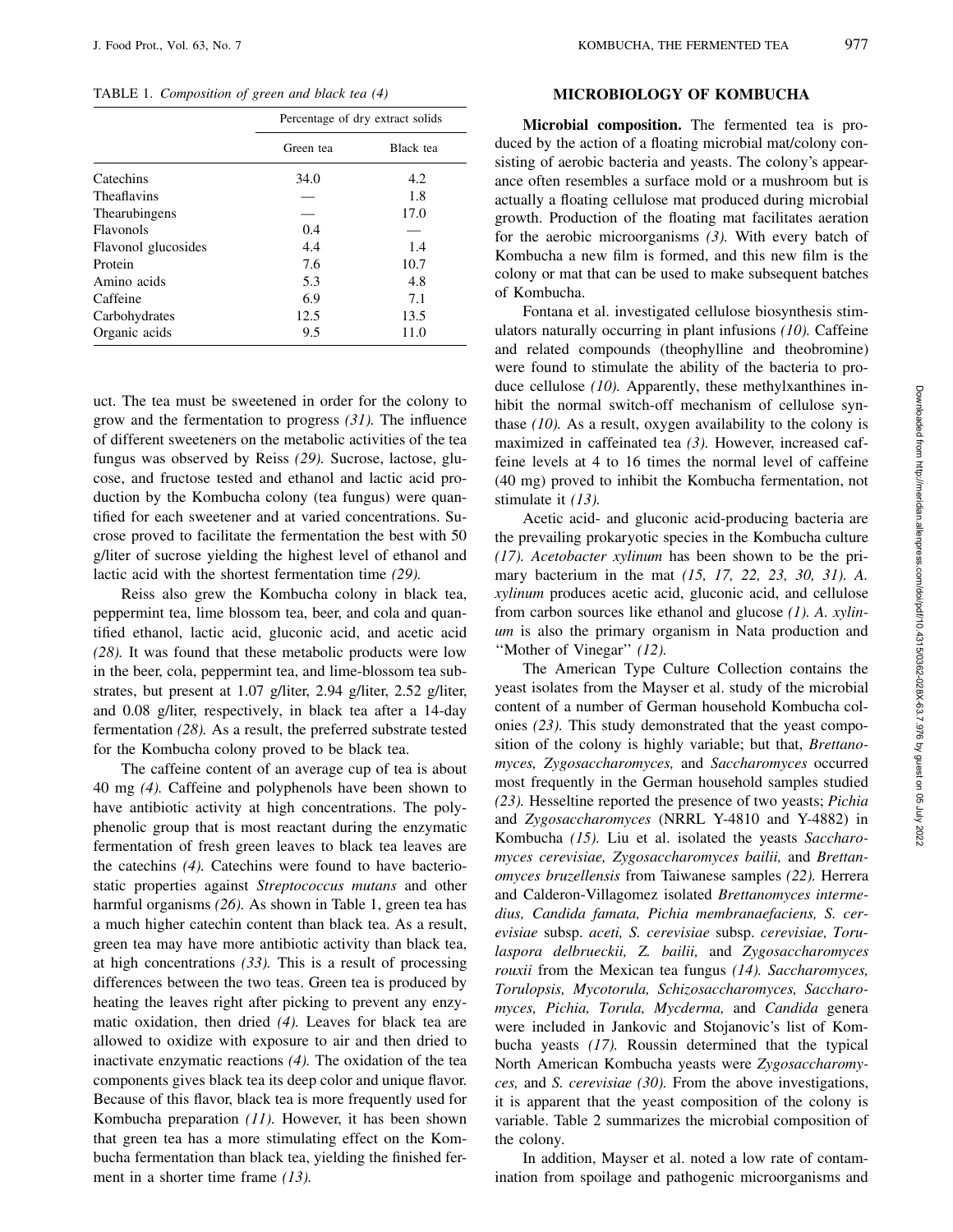TABLE 2. *Kombucha colony microbial composition*

| Microbe                    | Reference      |  |  |
|----------------------------|----------------|--|--|
| Bacteria                   |                |  |  |
| Acetobacter xylinum        | 19, 25, 30, 31 |  |  |
| Acetobacter aceti          | 22             |  |  |
| Acetobacter pasteurianus   | 22             |  |  |
| Gluconobacter              | 22             |  |  |
| Yeasts                     |                |  |  |
| <i>Brettanomyces</i>       | 23             |  |  |
| Brettanomyces bruxellensis | 22             |  |  |
| Brettanomyces intermedius  | 14             |  |  |
| Candida                    | 17             |  |  |
| Candida famata             | 14             |  |  |
| Mycoderma                  | 17             |  |  |
| Mycotorula                 | 17             |  |  |
| Pichia                     | 15, 17         |  |  |
| Pichia membranaefaciens    | 14             |  |  |
| Saccharomyces              | 19, 23         |  |  |
| Saccharomyces cerevisiae   |                |  |  |
| subsp. aceti               | 14             |  |  |
| Saccharomyces cerevisiae   |                |  |  |
| subsp. cerevisiae          | 14, 22, 30     |  |  |
| Schizosaccharomyces        | 17             |  |  |
| Torula                     | 17             |  |  |
| Torulaspora delbrueckii    | 14             |  |  |
| Torulopsis                 | 17             |  |  |
| Zygosaccharomyces          | 15, 23, 30, 31 |  |  |
| Zygosaccharomyces bailii   | 14, 22         |  |  |
| Zygosaccharomyces rouzii   | 14             |  |  |

concluded that Kombucha can safely be prepared at home without pathogenic health risk if correctly prepared *(23).* The product is relatively acidic (pH 2.5), which limits the ability of many other organisms, possible contaminants, to grow *(22, 31).* Roussin tested about 900 samples and never found the presence of the human pathogen *Candida albicans (30).* However, undesirable molds, *Aspergillus niger, Penicillium notatum,* and *Mucor* were visibly present in a few samples *(30).* The use of clean or sterile equipment, cooling the tea rapidly and quickly decreasing the pH by the addition of starter Kombucha to every batch, can reduce the risk of contamination from these and other deleterious organisms.

**The microbial symbiosis.** The distribution of the organisms in the cellulose mat is highly complex *(2).* Anken and Kappel used cytochrome oxidase activity to characterize the symbiotic relationship in the cellulose network *(2).* Their investigation demonstrated that the bacteria and yeasts of the Kombucha colony are arranged in bands and layers within the cellulose network *(2).* The scanning electron micrograph in Figure 1 shows the small *Acetobacter* rods next to *Saccharomyces* within the cellulose matrix *(24).*

Liu et al. studied the relationship of the Kombucha organisms and found that the yeasts' production of ethanol assisted the bacterial production of acetic acid *(22).* In addition, acetic acid production may further stimulate yeast production of ethanol *(22).* Finally, the simultaneous pro-



FIGURE 1. *Scanning electron micrograph of a Kombucha Colony* (24). *6,875.*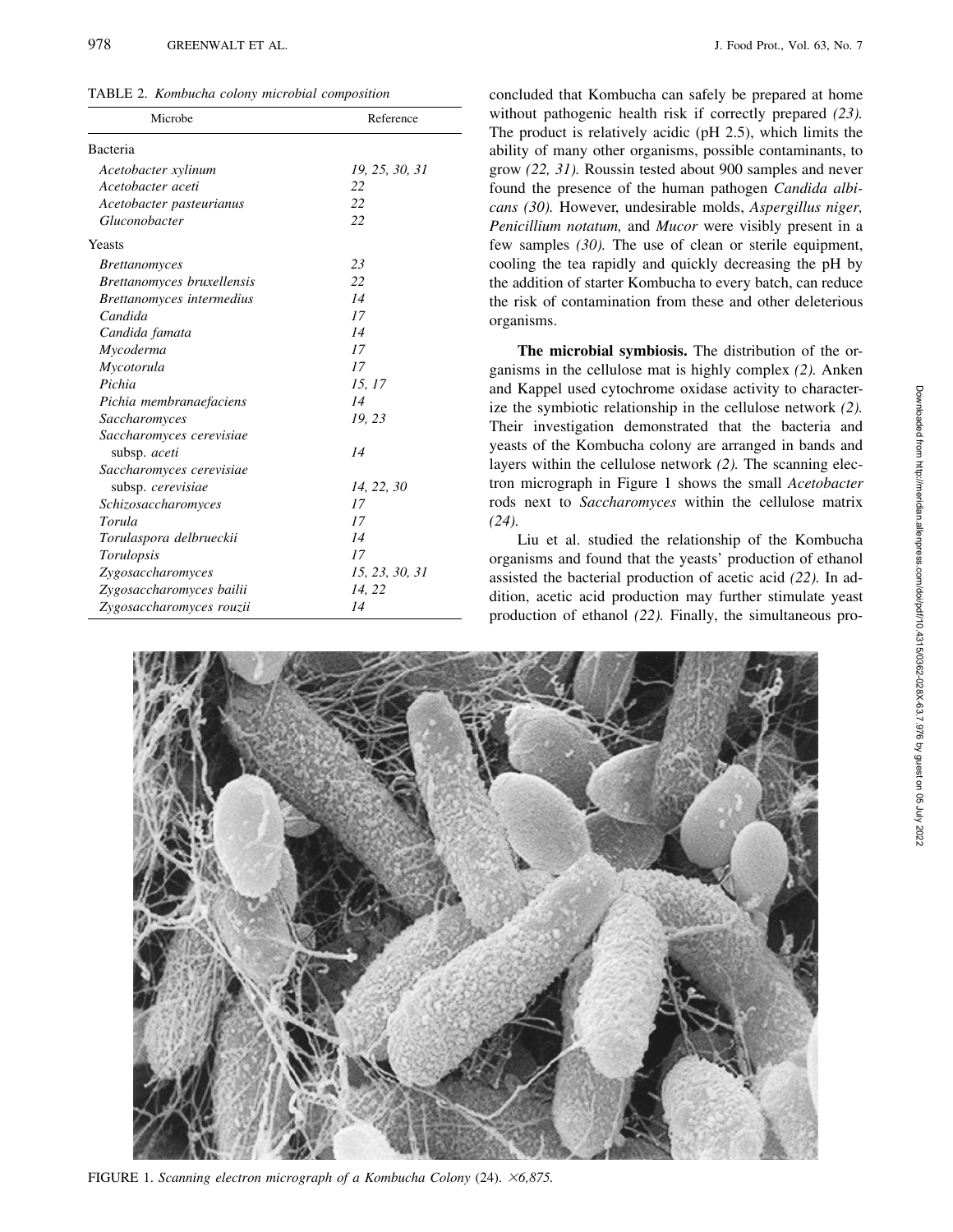| Refer-<br>ence | Fermentation time, sweetener         | Sucrose <sup><math>a</math></sup> | Glucose | Fructose | Gluconic acid | Ethanol  | Acetic acid |
|----------------|--------------------------------------|-----------------------------------|---------|----------|---------------|----------|-------------|
| 31             | 10 days, 70 g/liter sucrose          | 18.2                              | 28.8    | 16.4     | 2.8           | 3.6      | 2.1         |
|                | 30 days, 70 g/liter sucrose          | 0                                 | 30.2    | 0.35     | 8.9           |          | 13.1        |
|                | 10 days, 70 g/liter sucrose          | 17                                |         |          | 12            | $<$ 1    |             |
|                | 25 days, 70 g/liter sucrose          | 4                                 |         |          | 31            | $\Omega$ |             |
| 30             | 10 days, 8 oz sucrose (Allen)        |                                   |         | 25       | 3.1           |          | ∍           |
|                | 13 days, 8 oz sucrose (Laurel Farms) |                                   |         | 15.03    | 6.64          |          | 8.61        |
|                | 30 days, 8 oz sucrose (Laurel Farms) |                                   |         | 17.04    | 7.21          |          | 3.4         |
|                |                                      |                                   |         |          |               |          |             |

TABLE 3. *Kombucha chemical composition*

*<sup>a</sup>* All concentrations in g/liter. The metabolites with dashes were not measured.

duction of ethanol and acetic acid prevents the competition of other microorganisms *(22).* This relationship illustrates the defined level of symbiosis and compatibility between the organisms in the tea colony.

**Microbial action in kombucha.** Carbon conversion of sucrose begins by the yeasts breaking down the sugar into glucose and fructose. Glucose is primarily used up by the yeasts to yield ethanol and carbon dioxide *(31).* The ethanol is then oxidized by the bacteria to acetaldehyde and then to acetic acid *(31).* As a result, the alcohol content of Kombucha is thought to never exceed 10 g/liter *(35)* and the acetic acid concentrations may rise to levels of high as 30 g/liter (3%) if the tea is allowed to ferment for up to 30 days *(35).* However, the usual concentration of acetic acid is below 10 g/liter *(34).* As a secondary biochemical activity of *Acetobacter,* glucose is utilized and converted to gluconic acid that is typically present in substantial quantities, about 20 g/liter (2%) *(3, 31).* Fructose remains part of the ferment broth and is utilized by the microorganisms to a lesser degree. As a result, the bacteria produce primarily acetic acid, gluconic acid, and cellulose *(11).*

#### **CHEMICAL COMPOSITION OF KOMBUCHA**

The most recent chemical analysis to date was Roussin's investigation. Roussin determined by high-performance liquid chromatography and mass spectrometry identification that fructose, acetic acid, and gluconic acid were the primary constituents of the tested ferments with fructose often the predominant component *(30).* However, Sievers et al. obtained higher levels of glucose than any other component *(31).*

Gluconic and acetic acid levels vary but generally are considered to be present in equal quantities in the fermented product *(30).* Ethyl-gluconate, oxalic acid, saccharic acid, keto-gluconic acids, succinic acid, and carbonic acids were other components typically found in the Kombucha samples tested by Roussin, usually in amounts less than 1 g/liter *(30).* These and all constituents in Kombucha have proven to vary *(30).*

Blanc characterized the metabolites of the Kombucha colony when prepared with different sucrose concentrations (0, 50 g/liter, 70 g/liter, 100 g/liter) and found that the level of metabolites present in the finished beverage was directly related to the amount of sweetener used *(5).* In addition,

lactic acid never reached concentrations higher than 0.6 g/ liter and glucuronic acid was less than 10 mg/liter *(5).*

Roussin noted that the vitamin content of the fermented tea was not in sufficient concentrations to assist human health *(30).* In addition, the previously identified Kombucha component, glucuronic acid, was not present in any tested fermented samples *(30).* Roussin stated that gluconic acid derivatives were probably mistakenly identified as glucuronic acid by other researchers because they have similar retention times during high-performance liquid chromatography *(30).* Therefore, glucuronic acid is not a typical component of Kombucha. Table 3 summarizes the primary components of Kombucha found by a number of investigators.

Additional Kombucha components may include tea components (shown in Table 1) and other minor microbial metabolites. Florensco determined that invertase, amylase, and other oxidative enzymes may be present in the tea as a result of the metabolic activities in the colony *(9).* Filho et al. determined the phenolic content of the tea fungus by high-performance liquid chromatographic methods *(8).* Orcinol, atranorin, orsellinic, slazinci, lecanoric, and fumarprotoecetraric acids were found. These compounds are likely produced by the yeast in the colony.

# **EFFECTS OF KOMBUCHA**

**Controversial health claims.** Insight on proven health benefits is useful because most of Kombucha's health claims are unsubstantiated scientifically. Stadelmann's compilation of Kombucha works included descriptions of medical practitioners' use of Kombucha *(32).* For example, Dr. Mollenda wrote that Kombucha proved itself effective at easing and promoting digestion *(25).* From either personal accounts or doctor–patient accounts, headaches, hemorrhoids, atherosclerosis, metabolic disorders, gout, arthritis, diabetes, sluggishness of the bowels, fatigue, stress, old age, and cancer were all documented to be cured by regular consumption of Kombucha *(32).* However, Professor Wiechowski, the Principal of the Pharmacological Institute of the German University in Prague, stated that Kombucha had not been pharmacologically proven effective and therefore should be considered a dietary, not therapeutic, aid *(36).*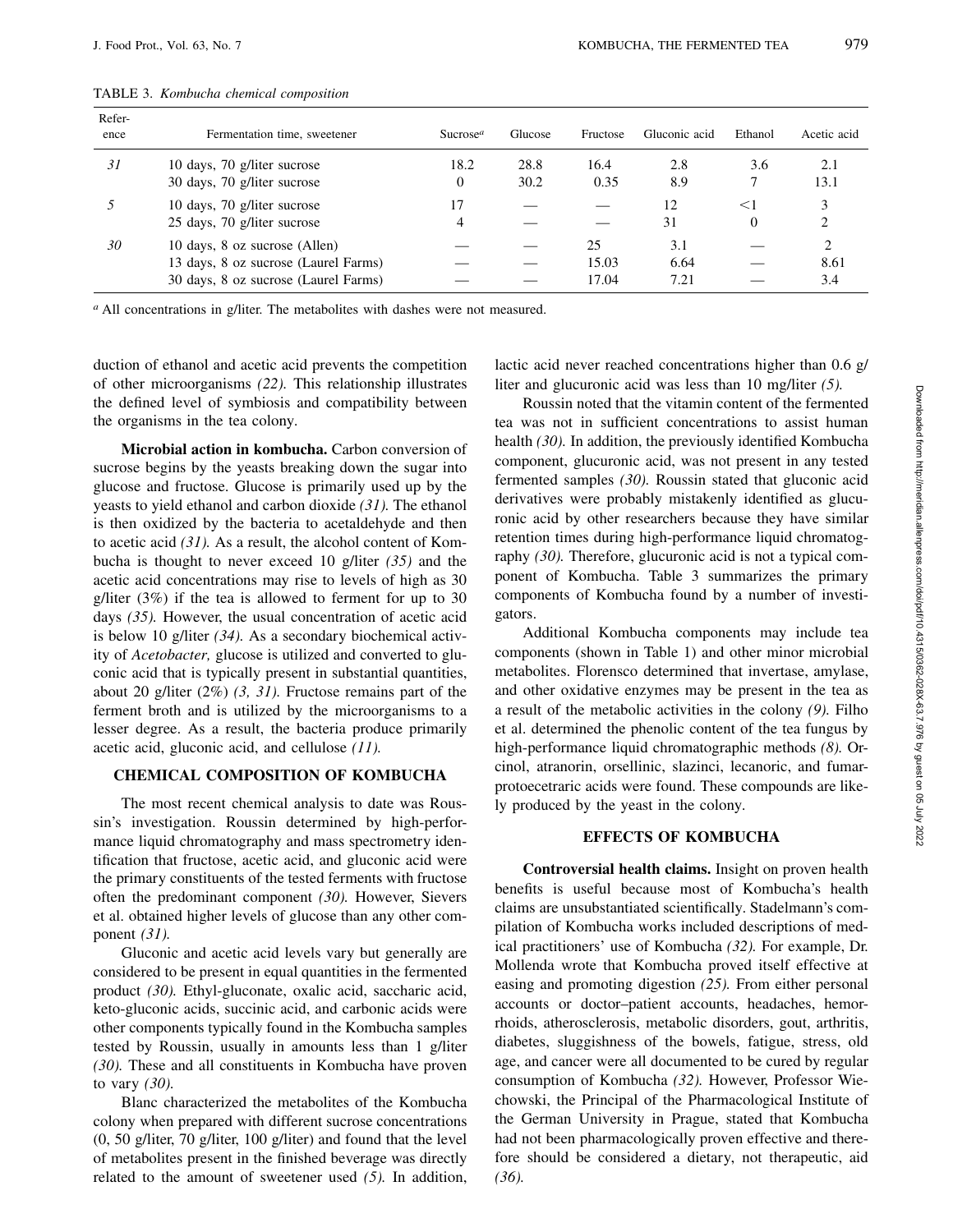**Researched effects.** Unfermented tea possesses proven beneficial health effects such as, anticarcinogenic, antitumorigenic, antimicrobial, antiatherogenic, antioxidant, and anti-inflammatory activity *(33).* It is important to note that these health effects are observed in populations that consume more than one cup of tea a day, usually four or more *(33).* Because less than one cup of Kombucha is typically consumed in a day, these types of health effects should not be associated with Kombucha consumption.

However, Steinkraus et al. showed that Kombucha has in vitro antimicrobial activity against *Helicobacter pylori* (primary cause of gastritis and peptic ulcer disease), *Escherichia coli, Staphylococcus aureus,* and *Agrobacterium tumefaciens* made with a low tea usage level (4.4 g/liter dry wt/vol) *(34).* This observed activity was attributed to the acetic acid content of Kombucha *(34).* Steinkraus et al. stated that they could not directly compare their results to other studies on the inhibitory activity of the tea, fermented and unfermented, because they used a substantially lower level of tea than the other researchers *(34).* De Silva and Saravanapavan discussed the tea cider prepared with 10 g/liter (1.0%) tea wt/vol *(7).* Hesseltine investigated the antibiotic activity of Kombucha prepared with 37 g/liter tea wt/vol *(15).* Using this undrinkable level of tea, Hesseltine reported that *Agrobacterium tumefaciens* was inhibited in the fermented tea and neutralized samples *(15).* Hesseltine, did not report the effect of the unfermented substrate, therefore it is unknown if the tea components contributed to the neutralized ferment's antibiotic activity.

Greenwalt et al. demonstrated that Kombucha containing 7 g/liter (0.7%) acetic acid had antimicrobial activity against *S. aureus, E. coli, Salmonella* Cholerasius serotype Typhimurium, *Bacillus cereus,* and *A. tumefaciens* in vitro *(13). C. albicans* was not inhibited by the tested Kombucha samples *(13).* Green and black tea preparations of various levels including the normal level of 4.4 g/liter (0.44%) dry tea and up to sixteen times that level at 70 g/liter (7.0%) dry tea were tested to compare the findings of other research studies. All organisms were inhibited similarly in the fermented tea samples. In addition, this activity was eliminated with neutralization and therefore may primarily be attributed to the acidity of the fermented tea. Very high levels (70 g/liter dry tea weight per volume) of tea did not affect the growth of the tested organisms and drinkable levels of unfermented tea (4.4 g/liter) possessed no observable antimicrobial effects *(13).*

As a result of this antimicrobial activity, it has been suggested that if used topically, Kombucha may aid in reducing infection in dermal injuries and burns. However, this has yet to be demonstrated in addition to potential benefits on health from this antimicrobial activity.

Kwanashie et al. *(19–21)* conducted a series of investigations on the health effects observed by consumption of Kombucha (also known as Kargasok tea) in rats. It was demonstrated that the tea reduced pain and assisted sleep of the rats given the beverage for two weeks *(19–21).* It was suggested that the observed effects may be attributed to the alcohol content of the tea, although the alcohol content was not noted or compared to a control. Furthermore,

TABLE 4. *Demonstrated effects of Kombucha*

| Reference | Demonstrated effects                                                                                                                                                                                                                     |
|-----------|------------------------------------------------------------------------------------------------------------------------------------------------------------------------------------------------------------------------------------------|
| 13, 34    | Fermented tea demonstrated antimicrobial activity<br>against Escherichia coli, Helicobacter pylori,<br>Staphylococcus aureus, Salmonella Cholerasius<br>serotype Typhimurium, Bacillus cereus, and<br>Agrobacterium tumefaciens in vitro |
| $19 - 21$ | Rat consumption of fermented tea for 2 weeks re-<br>duced pain and assisted sleep                                                                                                                                                        |

these studies have not been validated in human tests. The discussed investigated effects of Kombucha are summarized in Table 4.

**Harmful effects of Kombucha.** Ibrahim et al. showed that there exists potential for harmful effects to occur in susceptible individuals as a result of Kombucha consumption *(16).* Internal lesions were observed on the organs of rats after 12 weeks of consumption *(16).* Mice given the same treatment had no ill effects. As a result of this study, it was concluded that the susceptibility to toxicity from Kombucha varies from species to species.

The possibility of toxic effects when Kombucha is consumed in large quantities became a concern after two incidents in the United States in 1995 *(27).* One individual died from perforations of the intestinal tract and severe acidosis *(27).* It was speculated that because they had recently increased their consumption threefold to 12 oz, that Kombucha was the cause *(6).* The surviving victim mentioned that they increased the length of the fermentation time from 7 days to 14 days, and they could hardly manage swallowing the very acidic tea but did anyway. It was later determined that the individuals had severe preexisting conditions that made them susceptible to acidosis *(6).* These two cases of illness were investigated to determine if Kombucha played a role in the development of metabolic acidosis or other toxic effects. It was concluded that Kombucha is not harmful at about 4 oz per day, however there are potential risks associated with excessive consumption or consumption by an individual with preexisting health problems *(6).*

The Emergency Medical Services published a warning of possible illness as a result of the high acidity or microbial contamination of Kombucha *(27).* It was recommended that sick or immunocompromised individuals should not drink Kombucha *(27).*

The final pH of fermented Kombucha is usually around 2.5. This is regarded as a high acid food by the food industry because most spoilage organisms cannot grow below a pH of 4.0 *(18).* However, mycotoxigenic molds may have the ability to grow in fermented tea. These molds and others are considered mycotoxigenic because of secondary metabolites produced that have toxic and carcinogenic effects *(18).* However, fermented Kombucha is considered safe from most pathogenic contaminants when prepared under sterile conditions.

## **CONCLUSIONS**

The Kombucha culture has been shown to be a symbiosis of *Acetobacter* and a variety of yeasts. The compo